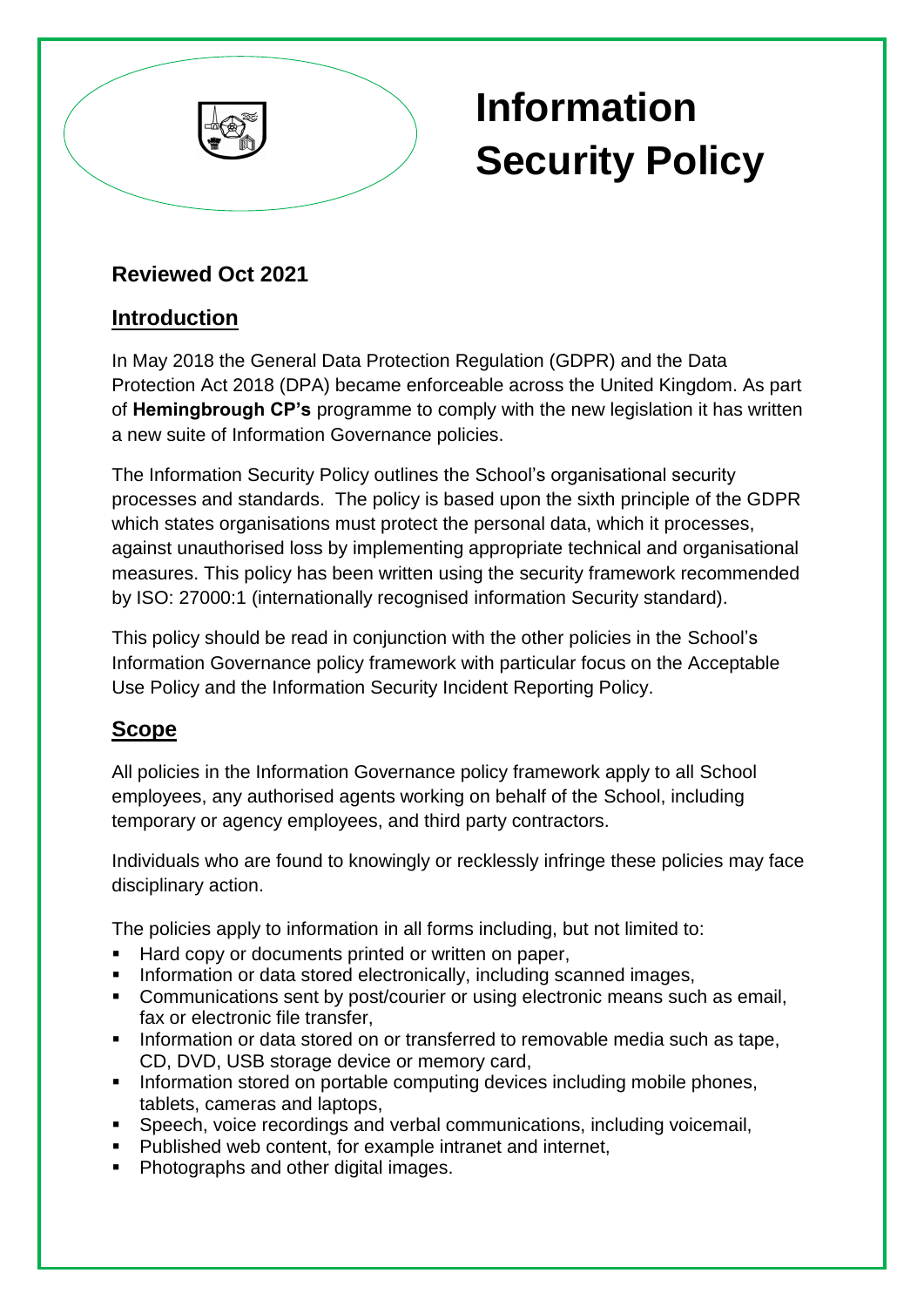# **Access Control**

The School will maintain control over access to the personal data that it processes.

These controls will differ depending on the format of the data and the status of the individual accessing the data. The School will maintain an audit log detailing which individuals have access to which systems (both electronic and manual). This log will be maintained by Sarah Read, School Business Manager.

## *Manual Filing Systems*

Access to manual filing systems (i.e. non-electronic systems) will be controlled by a key management system. All files, that contain personal data, will be locked away in lockable storage units, such as a filing cabinet or a document safe, when not in use.

**Sarah Read, School Business Manager** will be responsible for giving individuals access to the key safe. Access will only be given to individuals who require it to carry out legitimate business functions.

## *Electronic Systems*

Access to electronic systems will be controlled through a system of user authentication. Individuals will be given access to electronic filing systems if required to carry out legitimate functions. A two tier authentication system will be implemented across all electronic systems. The two tiers will be user and unique Password.

Individuals will be required to change their password regularly and user names will be suspended either when an individual is on long term absence or when an individual leaves employment of the School.

## *Software and Systems Audit Logs*

The School will ensure that all software and systems have inbuilt audit logs so that the School can ensure it can monitor what employees and users have accessed and what changes may have been made. Although this is not a preventative measure it does ensure that the integrity of the data can be assured and also deters individuals from accessing records without authorisation.

## *Data Shielding*

The School does not allow employees to access the personal data of family members or close friends. Employees should declare, upon employment, whether they are aware of any family members or friends who are registered at the School.

The School will then keep paper files in a separate filing cabinet (with access restricted to minimal employees) and any electronic files will be locked down so that the declaring employee cannot access that data.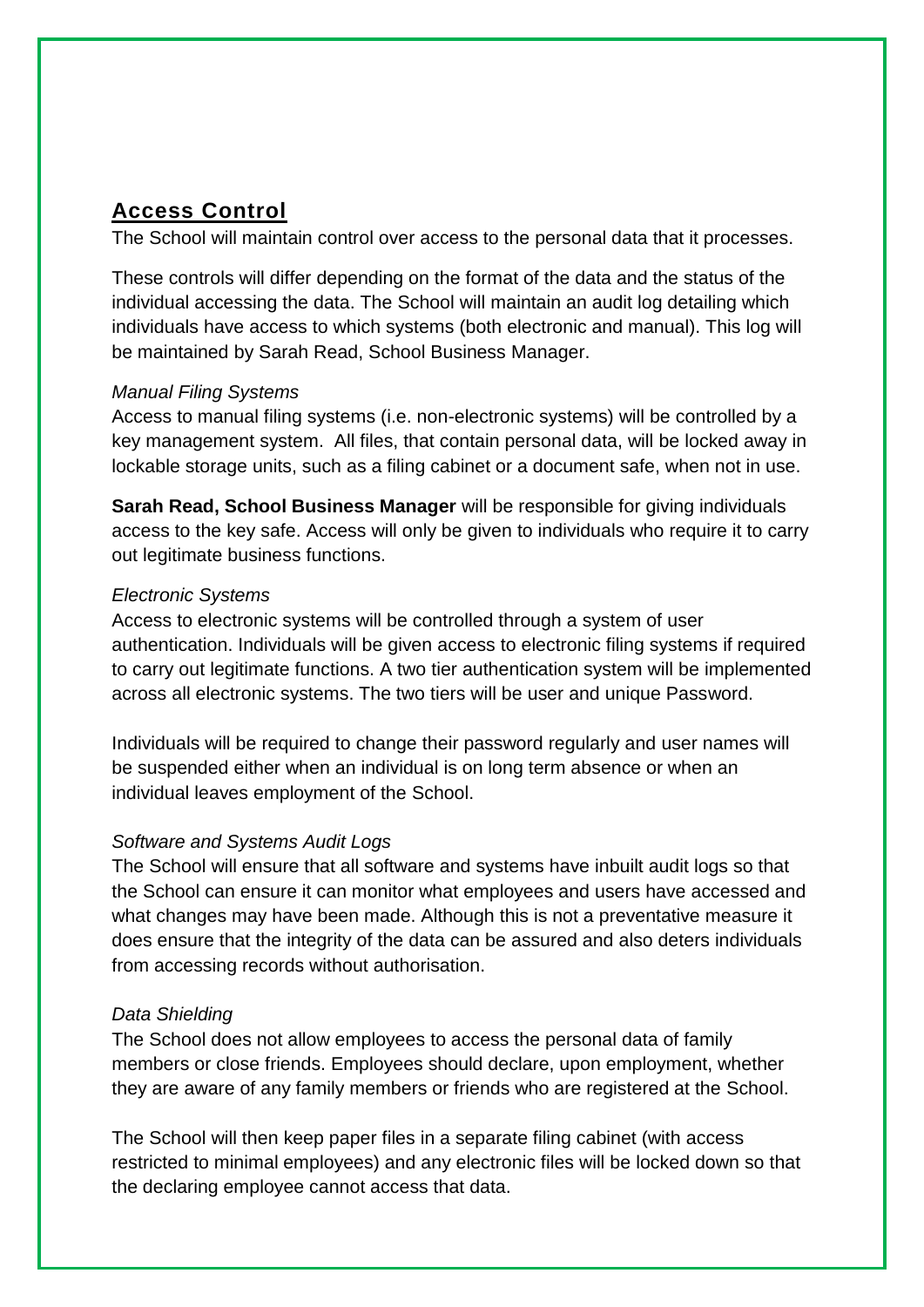Employees who knowingly do not declare family and friends registered at the School may face disciplinary proceedings and may be charged with an offence under Section 170 of the Data Protection Act 2018 (unauthorised access to information). *External Access*

On occasions the School will need to allow individuals, who are not employees of the School, to have access to data systems. This could be, for example, for audit purposes, to fulfil an inspection, when agency staff have been brought in, or because of a Partnership arrangement with another School. **The Headteacher** is required to authorise all instances of third parties having access to systems. If the above individual is not available to authorise access then access can also be authorised by **The School Business Manager.**

An access log, detailing who has been given access to what systems and who authorised the access, will be maintained by the School.

# **Physical Security**

The School will maintain high standards of Physical Security to prevent unauthorised access to personal data. The following controls will be maintained by the School:

## *Clear Desk Policy*

Individuals will not leave personal data on desks, or any other working areas, unattended and will use the lockable storage units provided to secure personal data when not in use.

## *Alarm System*

The School will maintain a security alarm system at its premises so that, when the premises are not occupied, an adequate level of security is still in operation.

## *Building Access*

External doors to the premises will be locked when the premises are not occupied. Only authorised employees will be key holders for the building premises. **The Headteacher** will be responsible for authorising key distribution and will maintain a log of key holders.

#### *Internal Access*

Internal areas, which are off limits to pupils and parents, will be kept locked and only accessed through pin numbers or keys. Pin numbers will be changed every six months or whenever a member of staff leaves the organisation.

## *Visitor Control*

Visitors to the School will be required to sign in a visitor's book and state their name, organisation, car registration (if applicable) and nature of business. Visitors will be escorted throughout the School and will not be allowed to access restricted areas without employee supervision.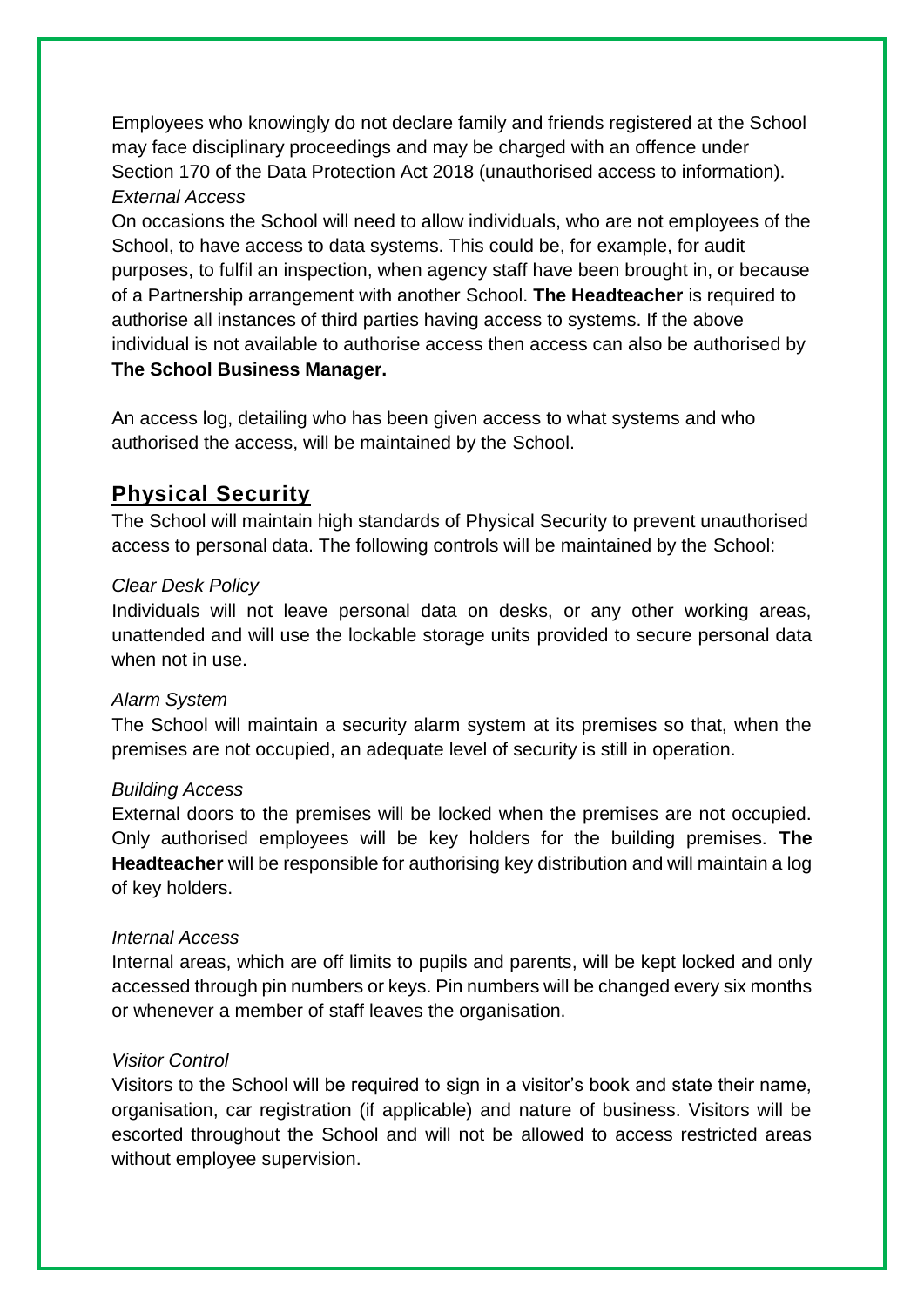Visitor books will be locked away at the end of the working day and kept for current financial year + six years.

## **Environmental Security**

As well as maintaining high standards of physical security, to protect against unauthorised access to personal data, the School must also protect data against environmental and natural hazards such as power loss, fire, and floods.

It is accepted that these hazards may be beyond the control of School but the School will implement the following mitigating controls:

## *Back Ups*

The School will back up their electronic data and systems every **day.** These backups will be kept off site by an external provider. This arrangement will be governed by a data processing agreement. Should the School's electronic systems be compromised by an environmental or natural hazard then the School will be able to reinstate the data from the backup with minimal destruction.

## *Fire Doors*

Areas of the premises which contain paper records or core electronic equipment, such as server boxes, will be fitted with fire doors so that data contained within those areas will be protected, for a period of time, against any fires that break out on the premises. Fire doors must not be propped open unless automatic door releases are installed.

## *Fire Alarm System*

The School will maintain a fire alarm system at its premises to alert individuals of potential fires and so the necessary fire protocols can be followed.

# **Systems Security**

As well as physical security the School also protects against hazards to its IT network and electronic systems. It is recognised that the loss of, or damage to, IT systems could affect the School's ability to operate and could potentially endanger the lives of its Pupils.

The School will implement the following systems security controls in order to mitigate risks to electronic systems:

## *Software Download Restrictions*

Employees must request authorisation from **NYCC Schools ICT** before downloading software on to the School's IT systems. **NYCC Schools ICT** will vet software to confirm its security certificate and ensure the software is not malicious. **NYCC**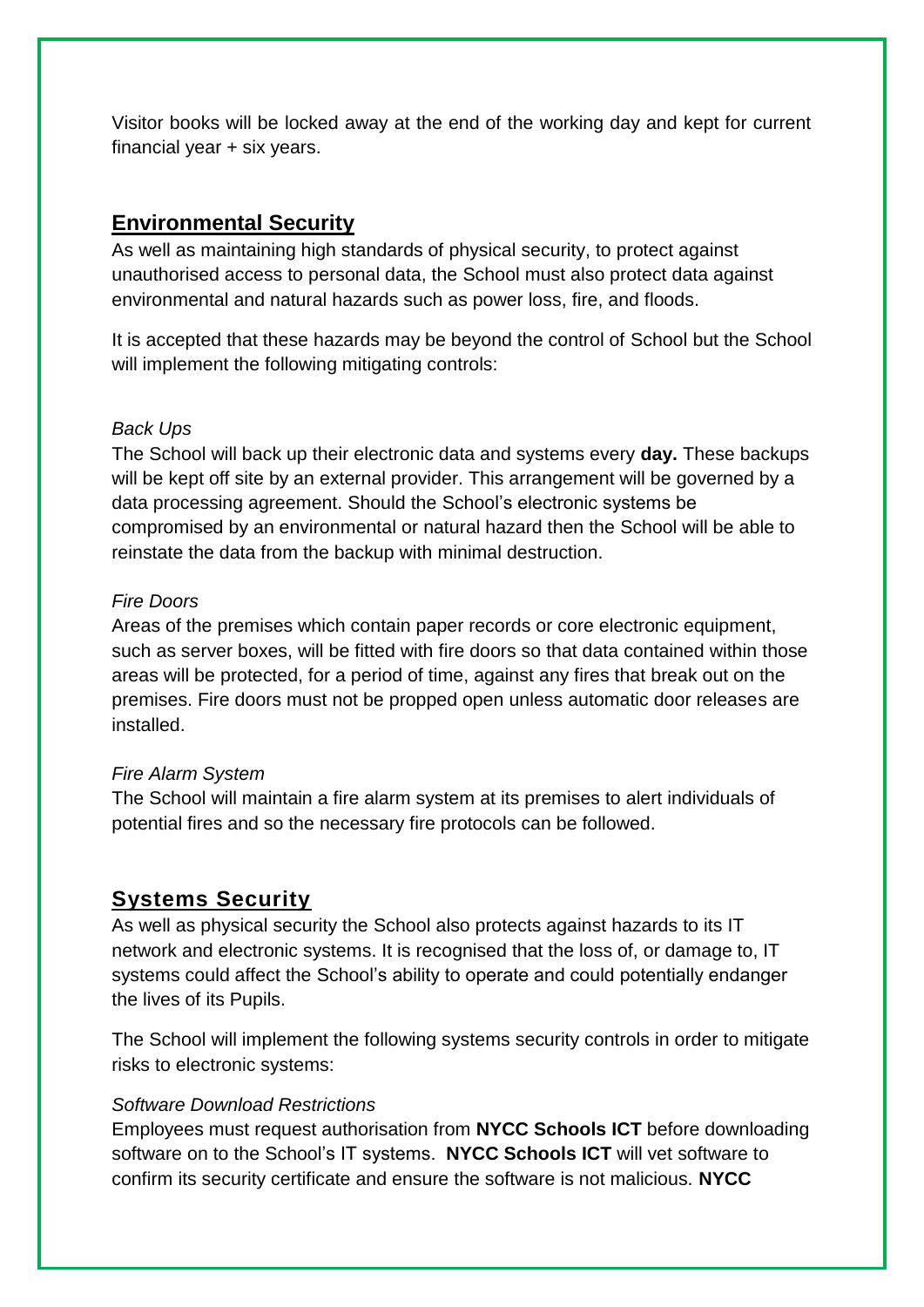**Schools ICT** will retain a list of trusted software so that this can be downloaded on to individual desktops without disruption.

## *Phishing Emails*

In order to avoid the School's computer systems from being compromised through phishing emails - employees are encouraged not to click on links that have been sent to them in emails when the source of that email is unverified. Employees will also take care when clicking on links from trusted sources in case those email accounts have been compromised. Employees will check with **NYCC Schools ICT** if they are unsure about the validity of an email.

## *Firewalls and Anti-Virus Software*

The School will ensure that the firewalls and anti-virus software is installed on electronic devices and routers. The School will update the firewalls and anti-virus software when updates are made available and when advised to do so **NYCC Schools ICT.** The School will review its firewalls and anti-virus software on an annual basis and decide if they are still fit for purpose.

#### *Cloud Computing*

The school only allows cloud computing in accordance with NYCC Schools ICT approved systems.

#### *Shared Drives*

The School maintains a shared drive on its servers. Whilst employees are encouraged not to store personal data on the shared drive it is recognised that on occasion there will be a genuine business requirement to do so.

The shared drive will have restricted areas that only authorised employees can access. For example a HR folder in the shared drive will only be accessible to employees responsible for HR matters. **The Headteacher** will be responsible for giving shared drive access rights to employees. Shared drives will still be subject to the School's retention schedule.

## **Communications Security**

The transmission of personal data is a key business need and, when operated securely is a benefit to the School and pupils alike. However, data transmission is extremely susceptible to unauthorised and/or malicious loss or corruption. The School has implemented the following transmission security controls to mitigate these risks:

#### *Sending Personal Data by post*

When sending personal data, excluding special category data, by post the School will use Royal Mail's standard postal service. Employees will double check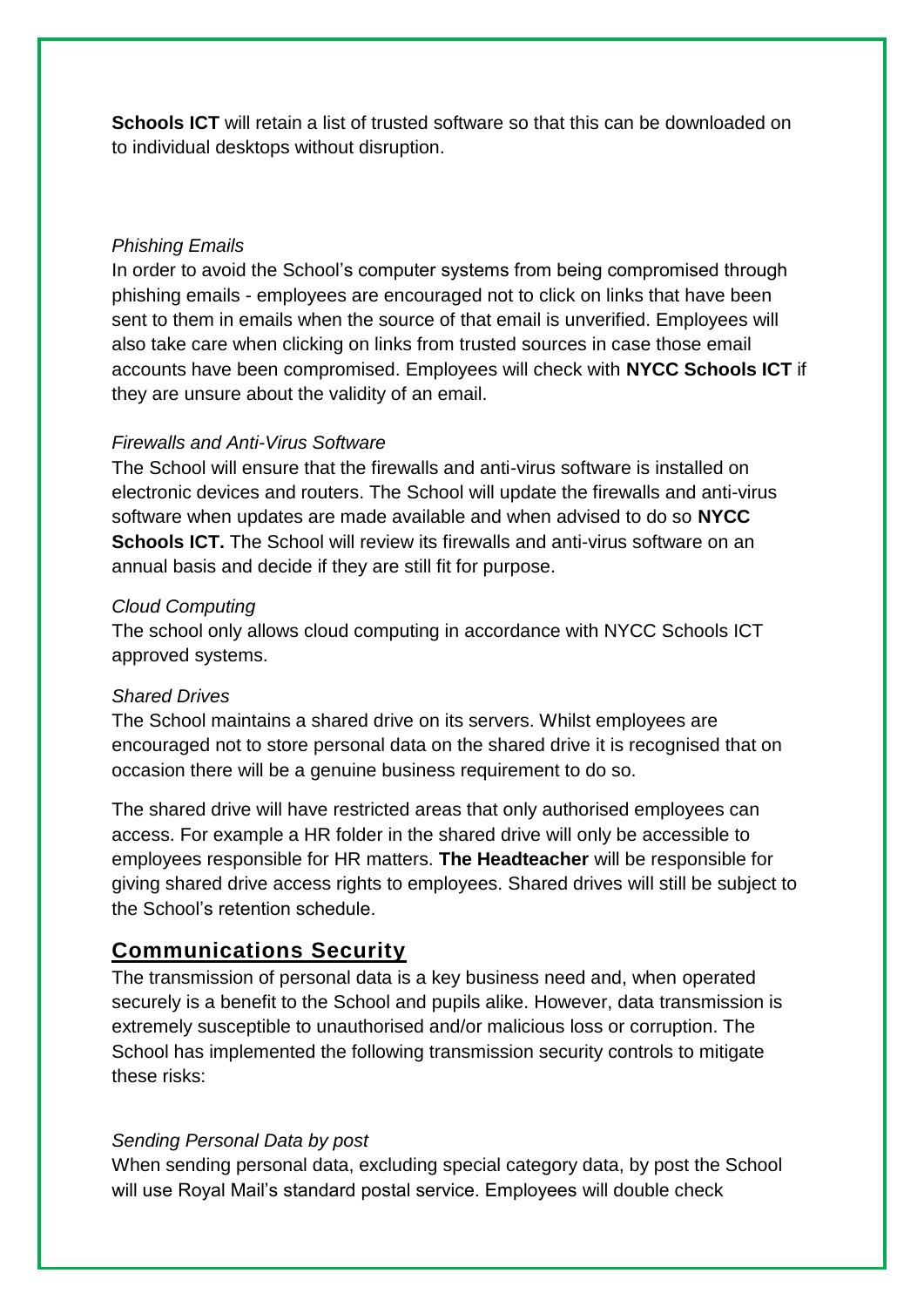addresses before sending and will ensure that the sending envelope does not contain any data which is not intended for the data subject.

## *Sending Special Category Data by post*

When sending special category data by post the School will use Royal Mail's 1<sup>st</sup> Class Recorded postal service. Employees will double check addresses before sending and will ensure that the sending envelope does not contain any data which is not intended for the data subject. If the envelope contains information that is thought to be particularly sensitive then employees are advised to have the envelope double checked by a colleague.

#### *Sending Personal Data and Special Category Data by email*

The School will only send personal data and special category data by email if one or more of the following conditions are met:

- Both the sending and receiving email addresses are GCSX or GCX etc.
- Using a secure email transmission portal such as Microsoft Office 365.com

Employees will always double check the recipient's email address to ensure that the email is being sent to the intended individual(s).

#### *Exceptional Circumstances*

In exceptional circumstance the School may wish to hand deliver, or use a direct courier, to ensure safe transmission of personal data. This could be because the personal data is so sensitive usual transmission methods would not be considered secure or because the volume of the data that needs to be transmitted is too big for usual transmission methods.

#### *Using the BCC function*

When sending emails to a large number of recipients, such as a mail shot, or when it would not be appropriate for recipients to know each other's email addresses then School employees will utilise the Blind Copy (BCC) function.

## **Remote Working**

It is understood that on some occasion employees of the School will need to work at home or away from the School premises. If this is the case then the employees will adhere to the following controls:

#### *Lockable Storage*

If employees are working at home they will ensure that they have lockable storage to keep personal data and School equipment safe from loss or theft.

Employees must not keep personal data or School equipment unsupervised at home for extended periods of time (for example when the employee goes on holiday).